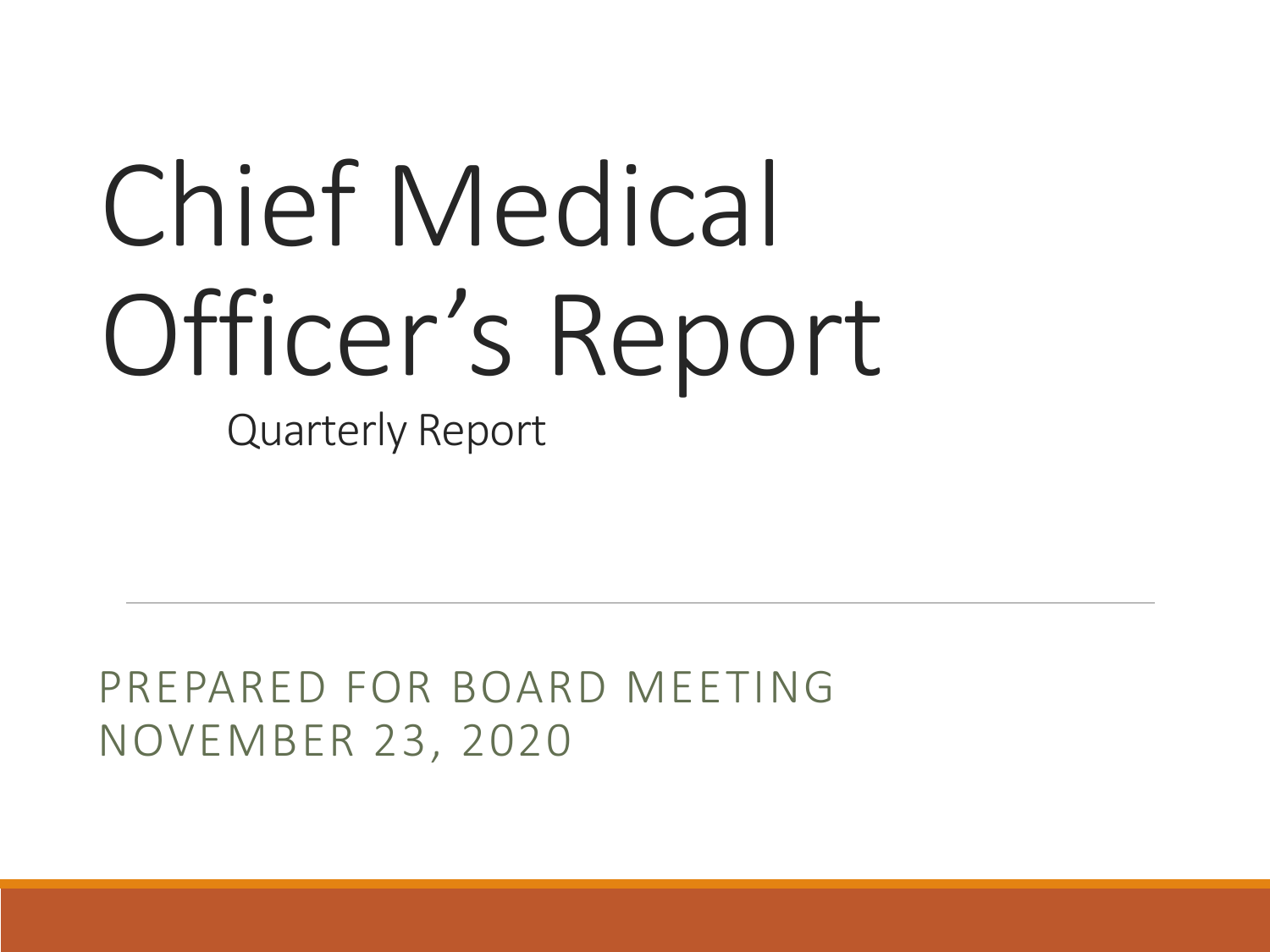## Recruitment and Staffing

### **Announcements and Updates**

### **Current vacancies**



- Saluda filled with Dr. Grate (2 days per week), Dr. Holmes (Wed) and floaters
- LC4 filled for now with Elizabeth Morris, FNP (hired as a floater)

### **Upcoming Vacancies/Resignations**

◦ Hometown Peds December – to be filled by Dr. Daniel Lapp

### **Recruiting/Plans**

- Promising candidates being considered and pursued
- Residents interested from MCFM: 0 for 2021
- Regular FP and Peds recruitment meetings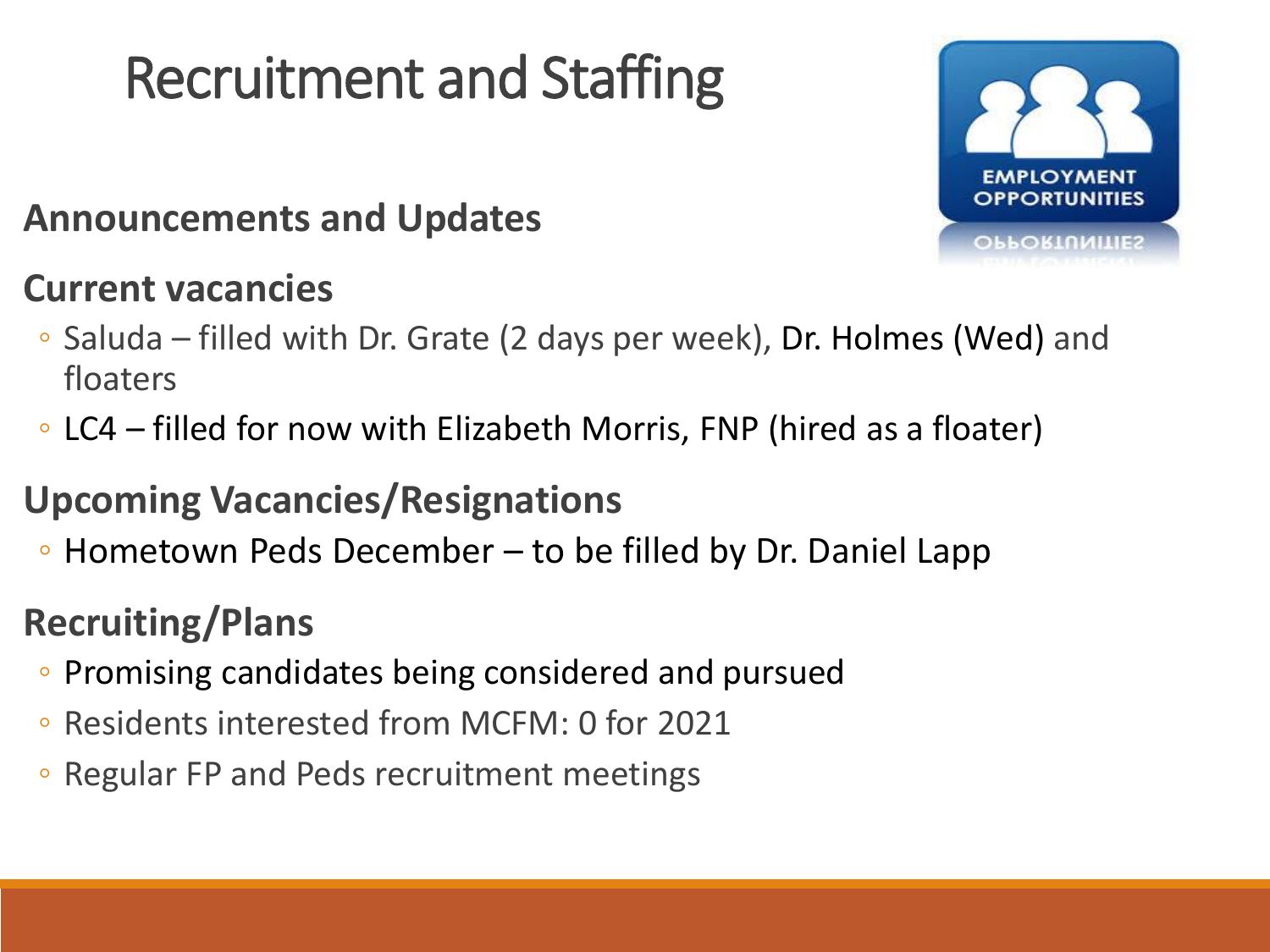## Quality/Population Health



### **Patient-Centered Medical Home (PCMH)**

- Village FP and Hometown Peds in process for PCMH first "check-in" soon
- All other sites certified with annual review from now on
- After successful attainment of "PCMH Advanced" in 2020, we are applying for it again for 2021 with a different site

### **Meaningful Use**

- System issues remain that made 2020 MU impossible to attain
- Trying for a final push in 2021 the last year that MU will exist (with rewards)

### **Population health**

◦ Great work continues through strong effort from Director of QI and Population Health and her team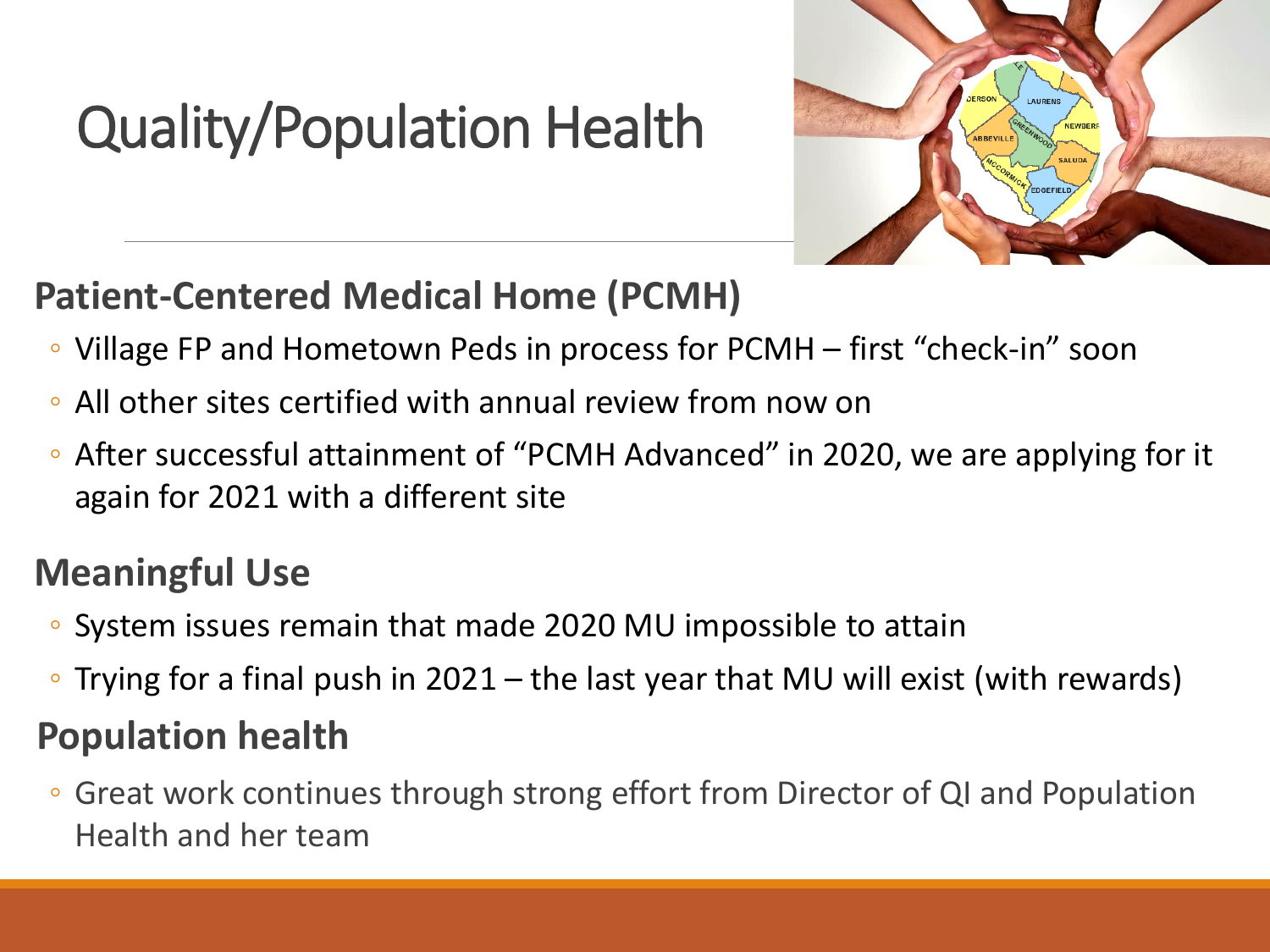## E LINE AND REAL PRESS THE State  $S$ of the Data Report

OF THE

 $\overline{\mathbf{u}}$ 

 $\overline{\bm{\mathsf{C}}}$ 

 $\mathcal{S}_{\mathcal{Y}}$ 

**REAL PROPERTY** 

 $\sum_{i=1}^{n}$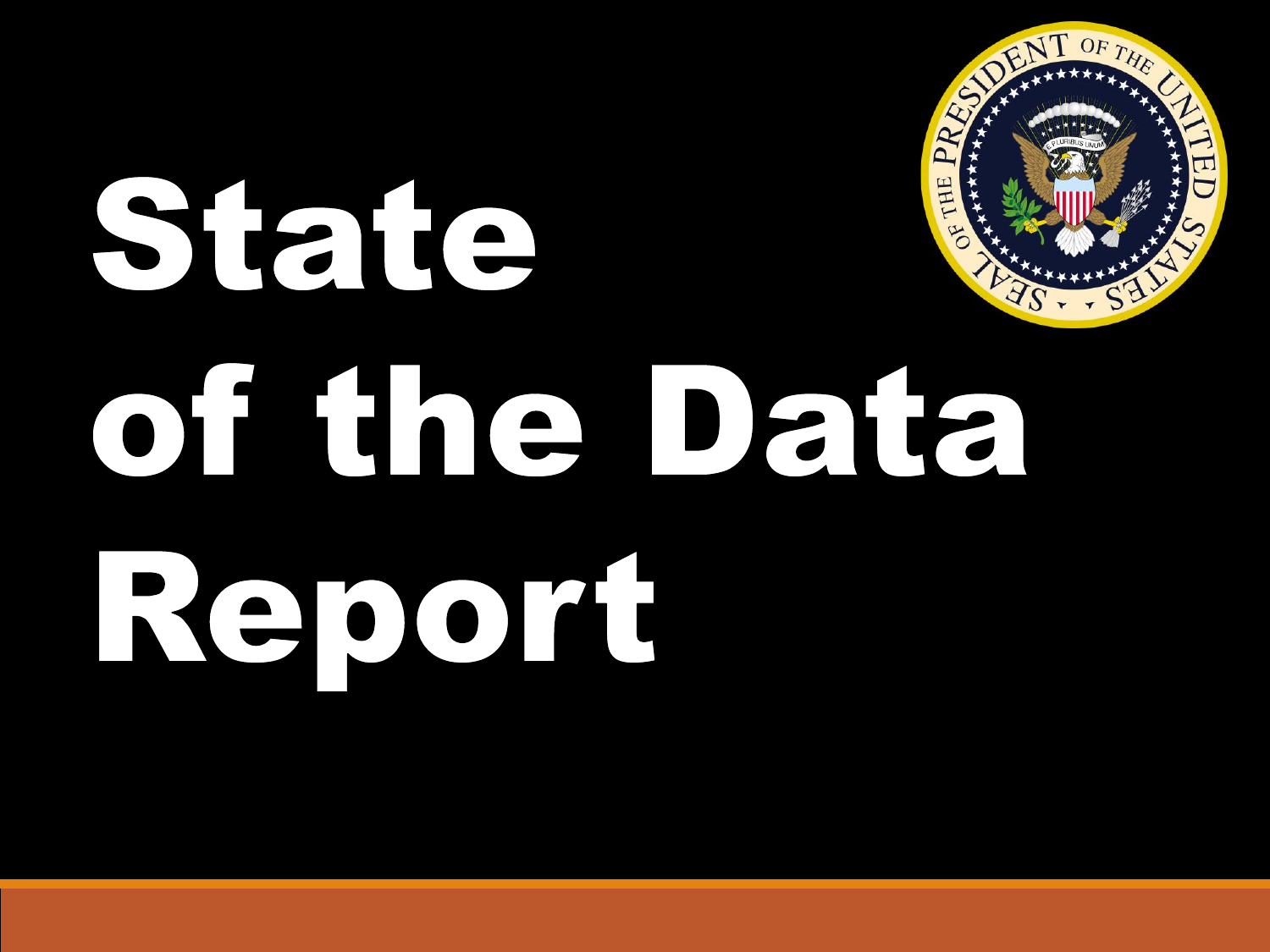## Quality Metrics – Updates

Gradual change in situation:

- 1. Much (not quite all) of our data is now Epic
- 2. OCHIN has helped tremendously with issues, custom reports and updated and more useful UDS reports
- 3. Through EHR transition and pandemic things are stabilizing
- 4. Through Pop Health and other efforts, targeted activities are paying off

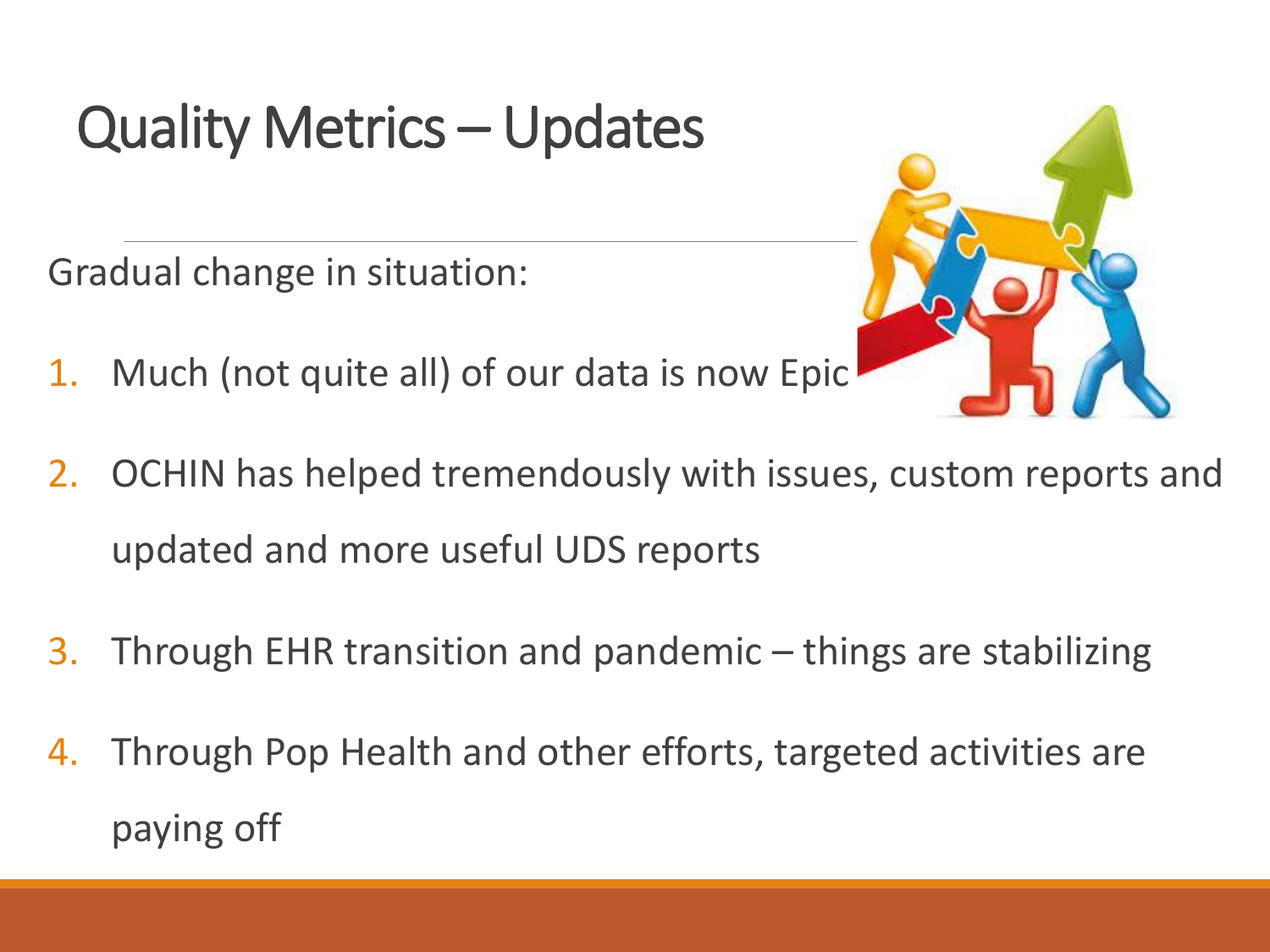## UDS and HEDIS changes

### **Final changes to UDS report for 2020**

- **Asthma and CAD measures gone**
- **Additional measures added:** 
	- **Depression follow-up measure**
	- **HIV screening measure**
	- **Breast cancer screening**

### **HEDIS change this year**

**Retirement of WC15 and introduction of WC30**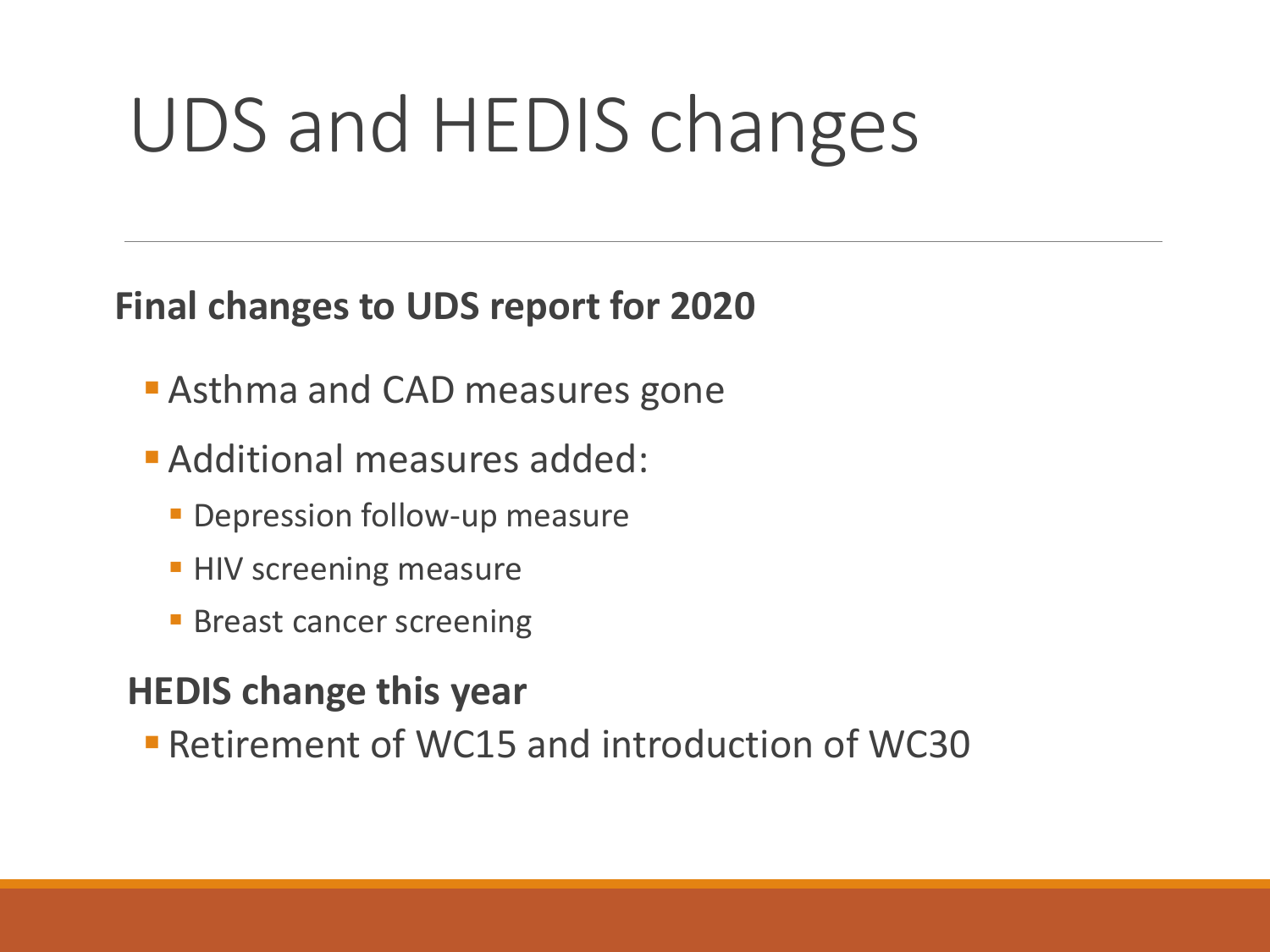| <b>Clinical Measure</b>                 |       | Where we are $ $ Where we were | <b>Change</b>                | Goal | <b>At Goal?</b> | <b>Comment</b>                  |
|-----------------------------------------|-------|--------------------------------|------------------------------|------|-----------------|---------------------------------|
| <b>Controlled Diabetes</b>              | 64.5% | 64.4%                          | Improving                    | 60%  | <b>TRUE</b>     | Tiny increase                   |
| <b>Uncontrolled Diabetes</b>            | 23.8% | 23.6%                          | Worsening                    | 20%  | <b>FALSE</b>    | Slight increase                 |
| <b>Hypertension Control</b>             | 60.6% | 60.7%                          | Worsening                    | 60%  | <b>TRUE</b>     | Tiny decrease                   |
| <b>Cervical Cancer Screening Rate</b>   | 46.0% | 39.2%                          | Improving                    | 35%  | <b>TRUE</b>     | <b>BIG increase - reporting</b> |
| <b>Breast Cancer Screening Rate</b>     | 51.6% | 51.9%                          | Worsening                    | 60%  | <b>FALSE</b>    | Small decrease                  |
| <b>Colorectal Cancer Screening Rate</b> | 50.3% | 47.2%                          | Improving                    | 47%  | <b>TRUE</b>     | Large increase - reporting      |
| 2 Year Old Vaccination Rates            | 23.7% | 20.5%                          | Improving                    | 30%  | <b>FALSE</b>    | Large increase - reporting      |
| <b>Adolescent Well-Care Visits</b>      | 48.5% | 46.7%                          | Improving                    | 50%  | <b>FALSE</b>    | Nice increase                   |
| Well-Child Visits, Age 3-6 yrs          | 61.8% | 59.5%                          | Improving                    | 60%  | <b>TRUE</b>     | Nice increase                   |
| Well-Child Visits, 6 before 15 months   | 59.8% | 59.0%                          | Improving                    | 55%  | <b>TRUE</b>     | Retiring measure, see below     |
| <b>Well-Child Visits, 30 months</b>     | 47.2% | ?                              | <b>New</b><br><b>Measure</b> | 50%  | <b>FALSE</b>    | New measure, replacing W15      |
| <b>Depression Screening Rates</b>       | 63.7% | 68.2%                          | Worsening                    | 30%  | <b>TRUE</b>     | Big decrease - reporting        |
| <b>Diabetic Eye Exams</b>               | 21.3% | 21.4%                          | Worsening                    | 30%  | <b>FALSE</b>    | Tiny decrease                   |
| <b>Diabetic Kidney Screening</b>        | 69.6% | 70.1%                          | Worsening                    | 80%  | <b>FALSE</b>    | Small decrease                  |
| <b>HIV screening</b>                    | 28.2% | 25.9%                          | Improving                    | 30%  | <b>FALSE</b>    | Nice increase - reporting       |

**Some new reporting methods, thanks to OCHIN, one new measure, one retiring measure**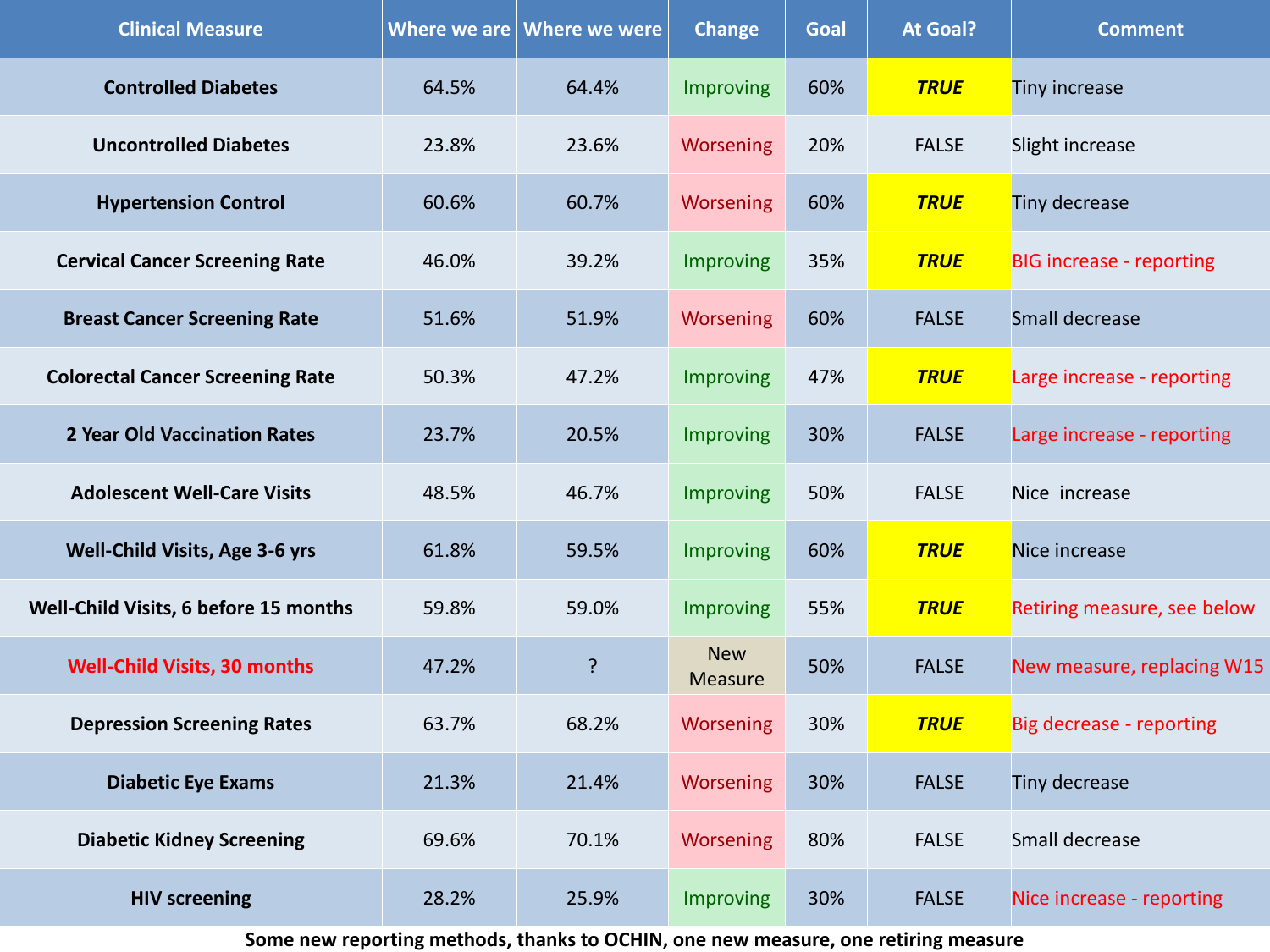### Quality Improvement Committee

#### **Meeting September 22, 2020**

Approval of previous meeting minutes – August 25, 2020

Primary goal of this meeting was to present the Annual Risk Assessment

Simons presented the Spring 2020 Peer Review summary to the committee with opportunity for questions and discussion

October is breast cancer awareness month – Quality Team sponsoring inter-office competition for patient awareness

Next meeting, November 24, 2020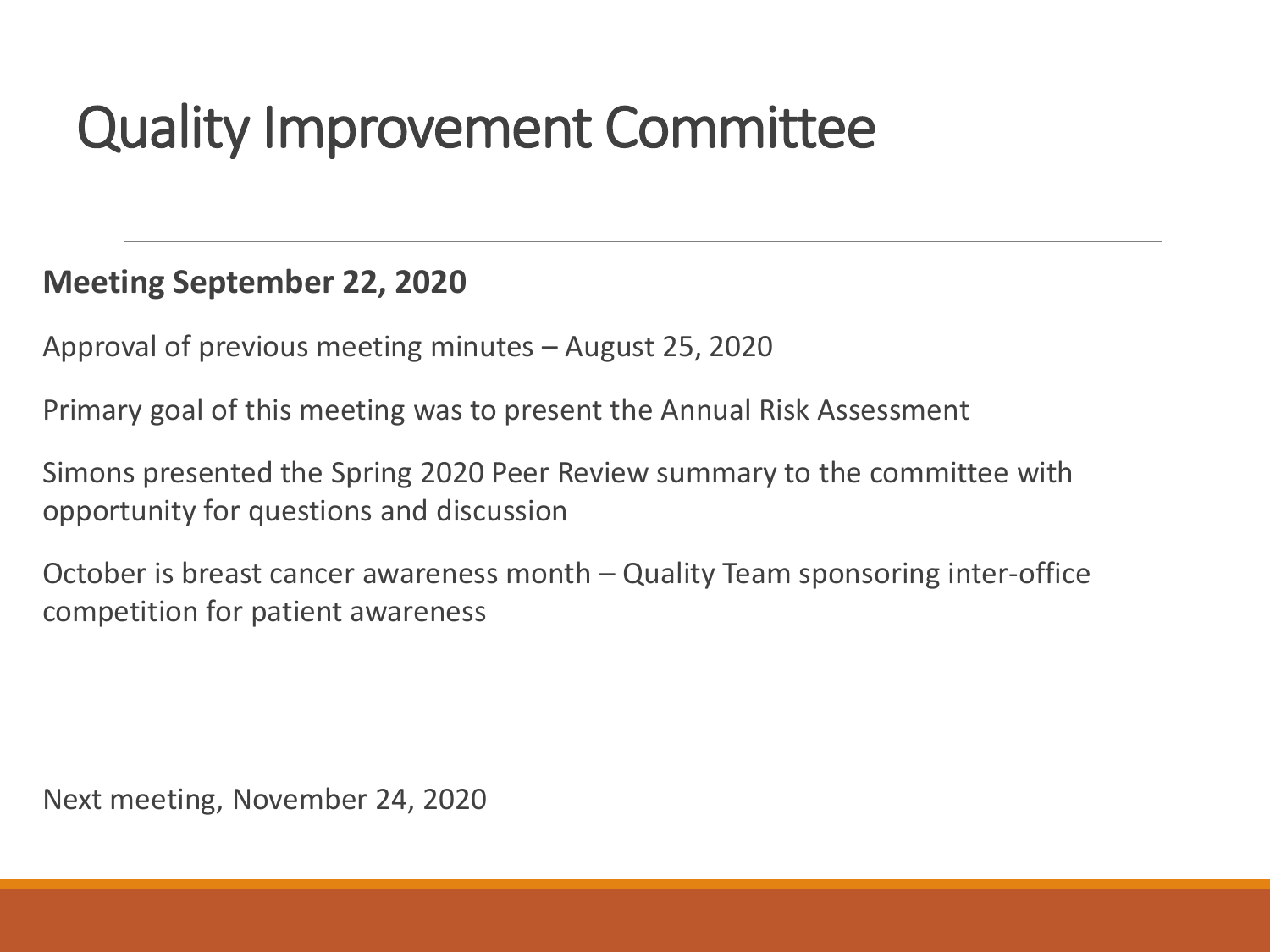## **Compliance**

**Peer review**

Spring 2020 presented, awaiting results of Fall 2020

### **Dismissals**

1 dismissal back in August, none since (though one is pending) – for rude and threatening behavior

### **Delinquent notes**

All providers meeting note completion requirements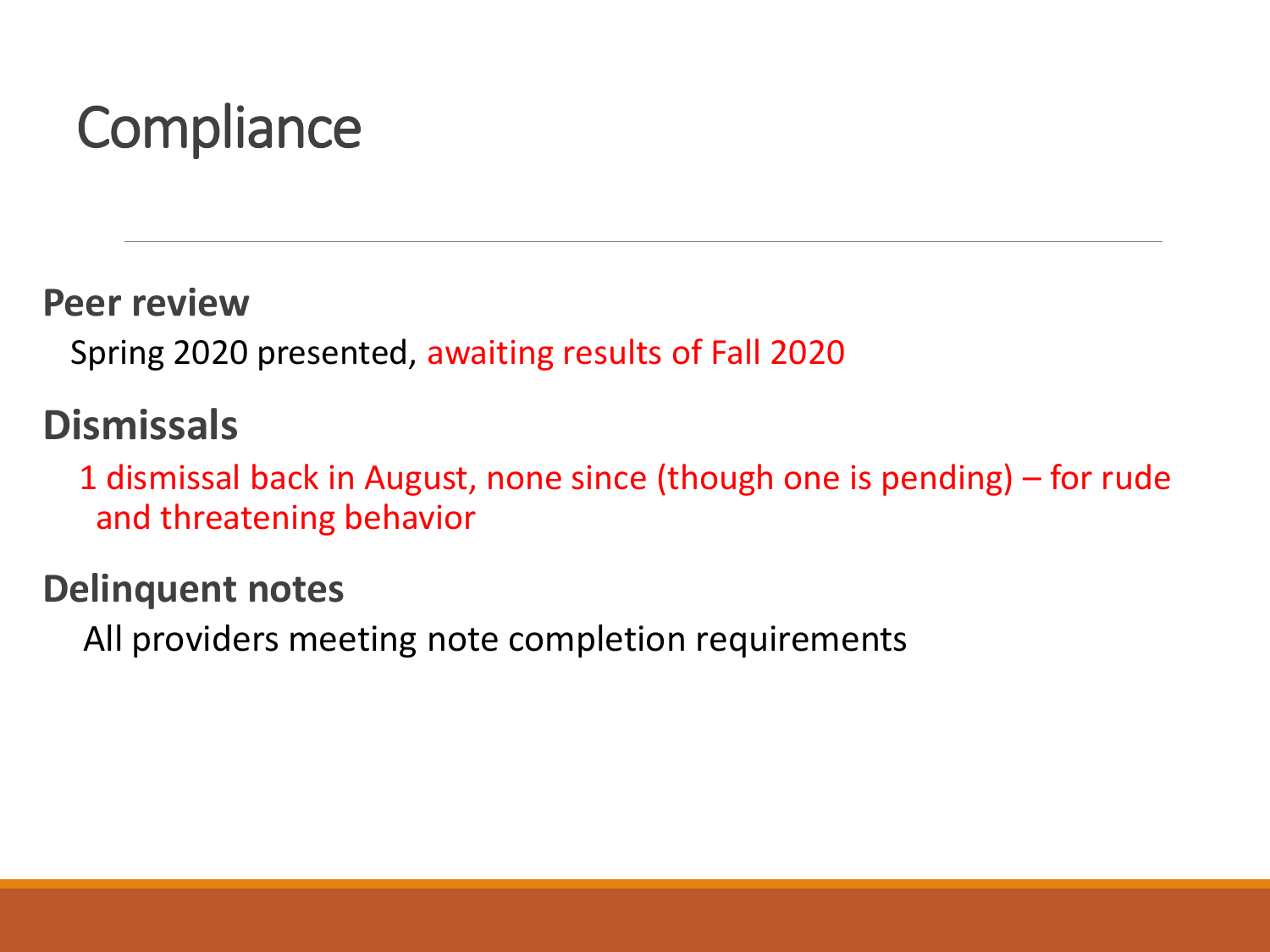## Risk Management



#### *Meeting October 20, 2020*

Reviewed and approved minutes from last meeting, August 18, 2020.

Incident reports since last meeting were reviewed and included falls, prescription errors, agitated patients, vaccine errors. No significant trends but a couple of issues needing investigation.

Old business: incident report training, insurance on refrigerated vaccines and meds, HTP vaccine temperature issue, E&M coding changes for 2021, power outage monitoring

New business: dogs at LFP

Risk assessment done. No new identified risks added. Other risks updated with current mitigation efforts, such as "two sets of eyes" at more FP sites.

Next meeting date December 15, 2020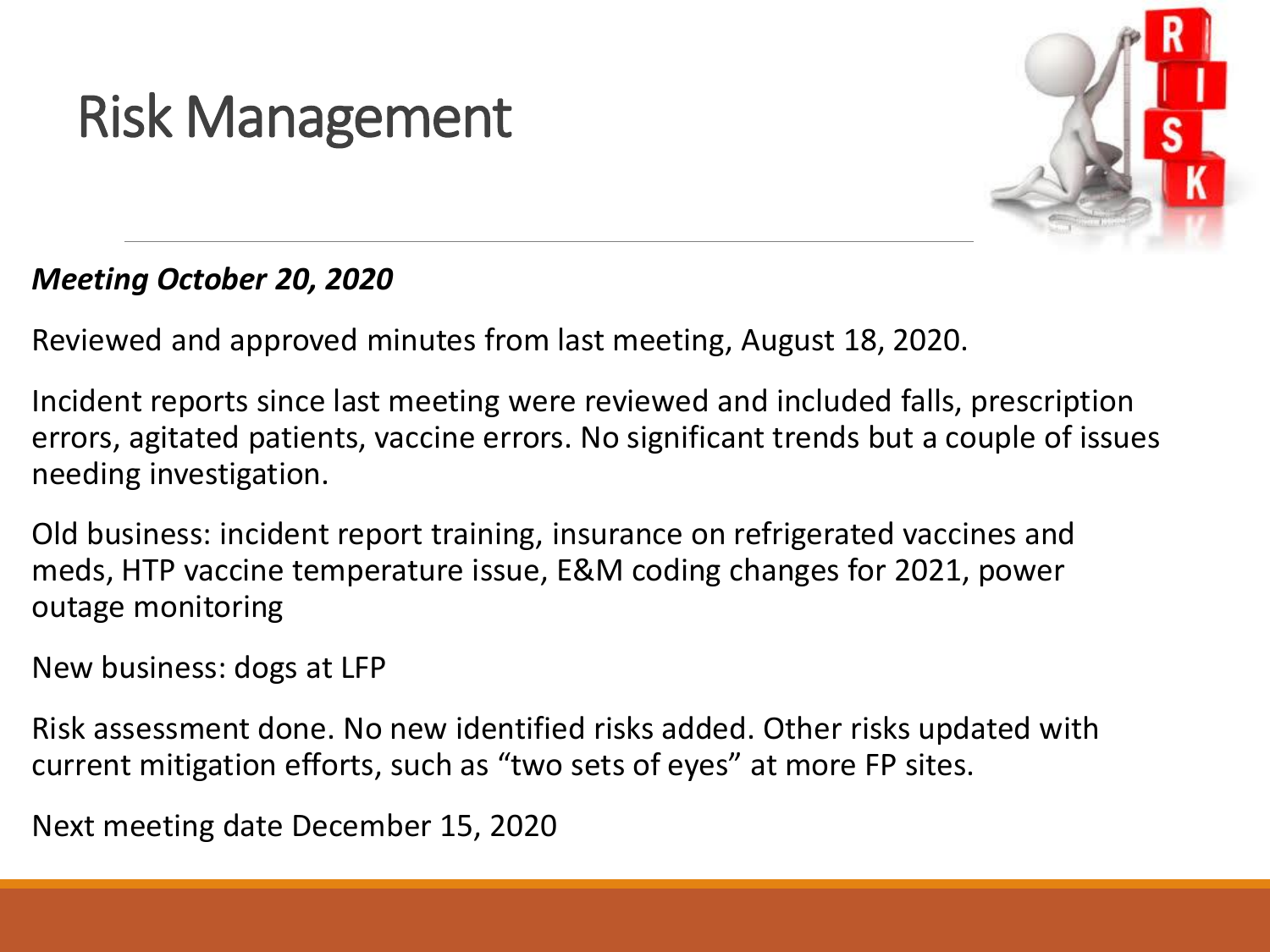## Risk Management

**Risk Management Goals**

**Risk Management Plan V** 

**Risk Management Committee** 

**Current risk assessment** 

Quarterly risk assessments  $-5$  completed for 2020

**Annual Risk Management Report presented** 

Risk Management Training plan developed and implemented (in transition to all staff)  $\blacktriangleright$